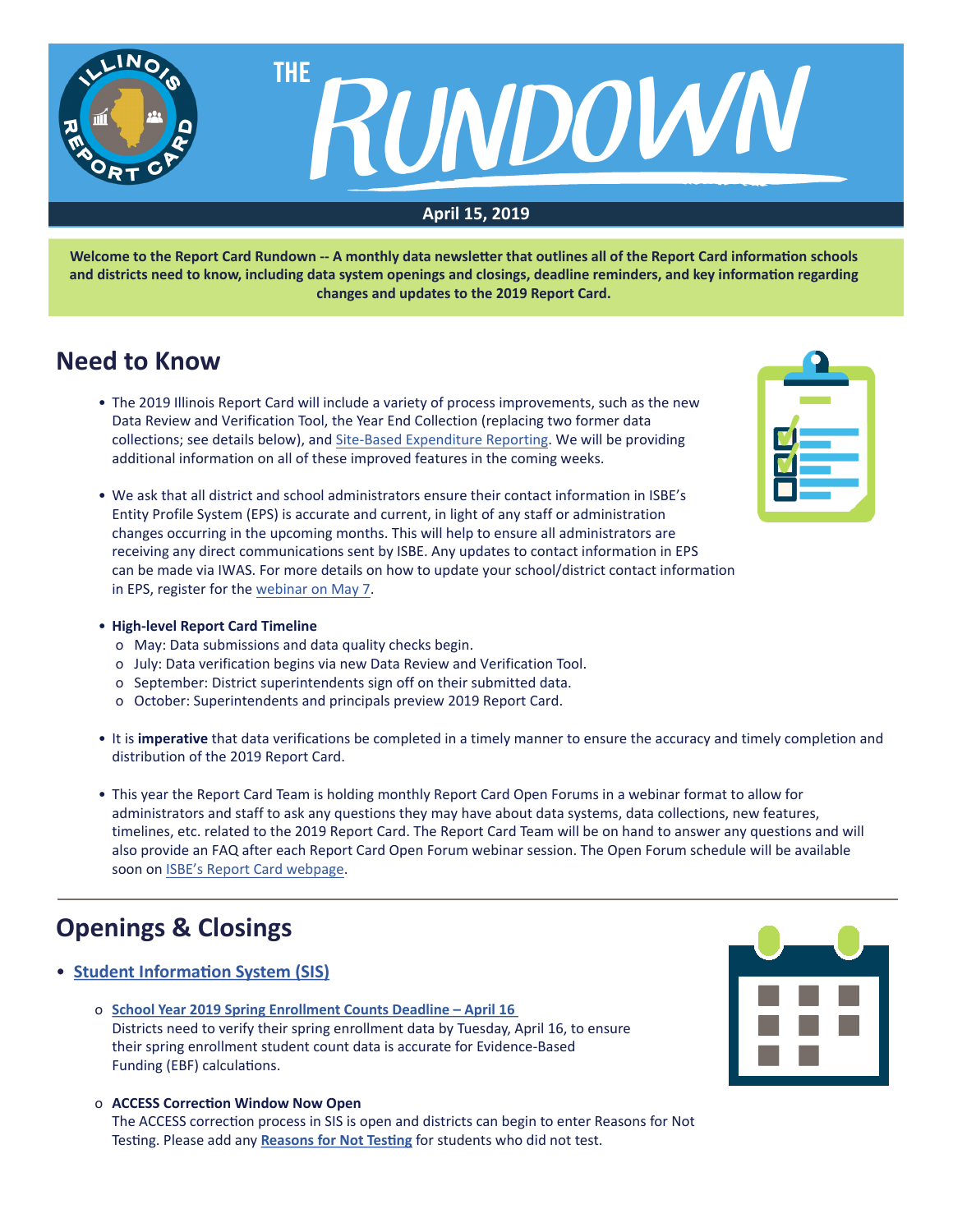### o **ACCESS Preliminary Scores Posted in SIS – May 7**

ACCESS Preliminary Scores will be available in SIS on May 7. Please review the scores and match any unassigned test results.

#### o **SAT/PSAT Correction Window Now Open**

The SAT initial test date was April 10. The SAT/PSAT correction window is open and districts can begin to enter Reason for No Valid Test [Attempts](https://www.isbe.net/Documents/reason-no-valid-test-attmpt.pdf) (RNVTA). Please add any RNVTA for students who did not test.

#### o **Illinois Assessment of Readiness Testing Window Closing April 26/Correction Window**

April 26 marks the last day to complete 2019 Illinois Assessment of Readiness (IAR) testing in districts. If your district completed testing prior to April 26, the IAR correction window opened the day after the last day of testing. At this time, please provide any **RNVTA**.

#### o **DLM-AA Correction Window Opens May 9**

The DLM-AA correction window in SIS will open on May 9 and districts can begin to enter [RNVTA](https://www.isbe.net/Documents/reason-no-valid-test-attmpt.pdf). Scores for DLM-AA will be posted in SIS at a later date. Please add any RNVTA for students that did not test.

- **Employment Information System (EIS)**
	- o **2019 Positions and Employment Data Updates Due April 16** Updates to EIS Employments, Positions, Percent Full Time, Contracted Days, Missing Positions, Workloads, and Noncertified Staff FTE are due by Tuesday, April 16.

### • **Year End Collection (YEC)**

o **[2019 Year End Collection Opens May 15](https://www.isbe.net/Documents/RR-YEC-Memo.pdf)** The Year End Collection (YEC) opens for data submissions on May 15 and will close July 31. For more information on YEC, register for the below webinar.

## **Reminders**

### • **[SIS](https://www.isbe.net/Pages/Student-Information-System.aspx)**

**o 504 Plan Submissions Deadline – 4 p.m. April 16** (A student must have a valid district enrollment record in SIS in order for their 504 Plan to be updated.)

## **Dive Deeper**

## **Upcoming Webinar: SIS End of School Year 2019 and Planning for School Year 2020 – April 25**

Join us for a webinar from 1:30 - 3 p.m. on April 25 to learn more about the End of School Year 2019 SIS tasks and planning for School Year 2020 changes. [Register now!](https://attendee.gotowebinar.com/register/8927574119142055938)

### **Upcoming Webinar: Updating District Contact Information – May 7**

Join us for a webinar from 10 – 11:30 a.m. on May 7 to learn more about the process to ensure district and school contact information remain current in our Entity Profile System. Current information in EPS is vital, as this is the contact information used by ISBE to share important information and updates with all schools and districts. [Register now!](https://register.gotowebinar.com/register/231892897962512898)

### **Upcoming Webinar: Year End Collection – May 14**

Join us for a webinar from  $10 - 11:30$  a.m. on May 14 to learn more about the required data submissions to the Year End Collection. [Register now!](https://register.gotowebinar.com/register/5675751988453862914)